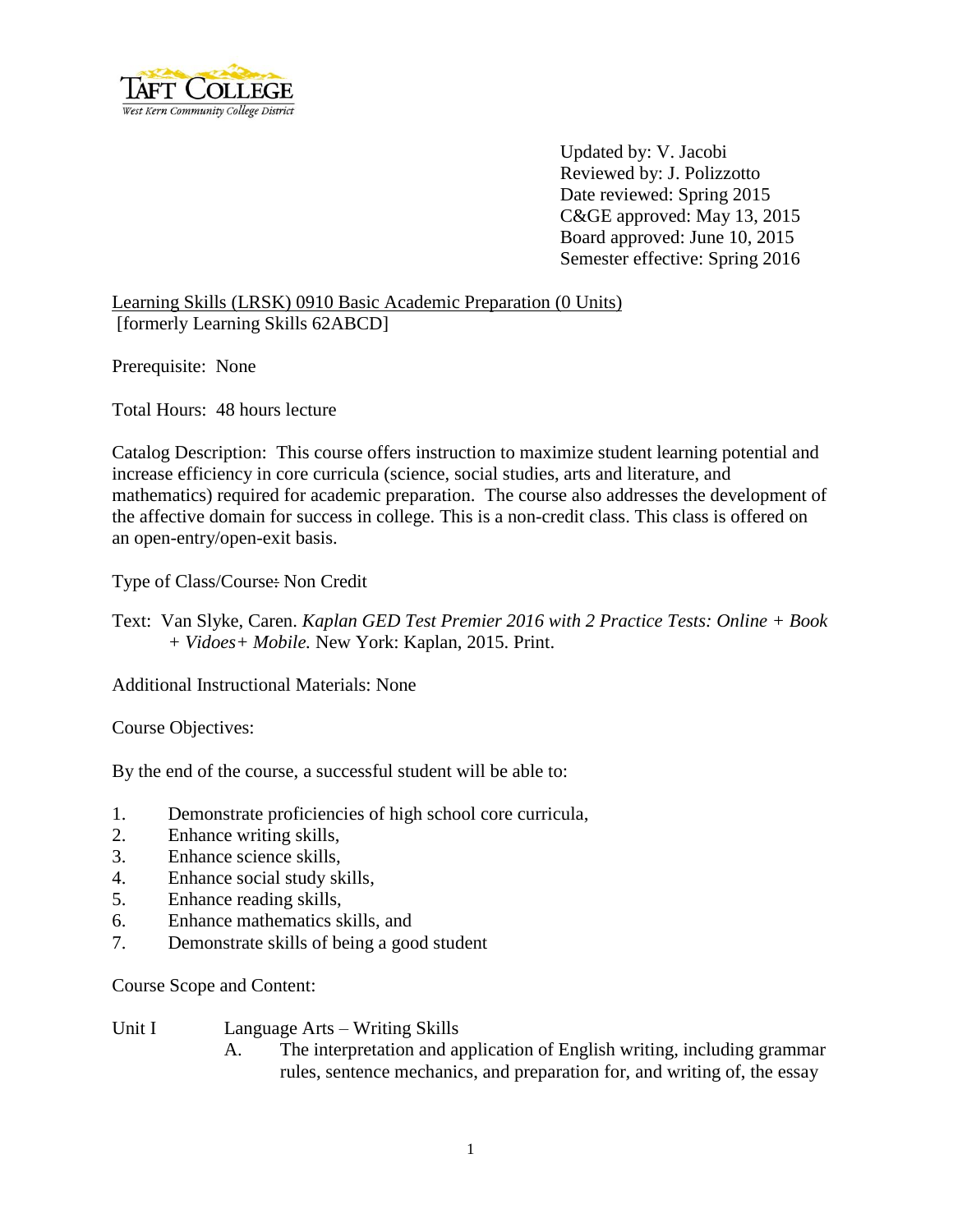

| Unit II  | <b>Social Studies</b><br>Understanding and applying knowledge of societies, past and present<br>A.<br><b>B.</b><br>Social Studies will include modules on world history, civics and<br>government, economics, and geography<br>$C$ .<br>Distinguish ancient and modern societies, discuss world history, civics,<br>government, economics, and geography |  |  |
|----------|----------------------------------------------------------------------------------------------------------------------------------------------------------------------------------------------------------------------------------------------------------------------------------------------------------------------------------------------------------|--|--|
| Unit III | Science Skills                                                                                                                                                                                                                                                                                                                                           |  |  |
|          | Understanding and application of science: life science, earth and space<br>A.<br>science, and physical science                                                                                                                                                                                                                                           |  |  |
|          | Understanding of the scientific method<br><b>B.</b>                                                                                                                                                                                                                                                                                                      |  |  |
|          | Differentiate between life sciences, earth science, astronomy, and<br>$\mathcal{C}$ .<br>physical science                                                                                                                                                                                                                                                |  |  |
| Unit IV  | Language Arts and Reading Skills                                                                                                                                                                                                                                                                                                                         |  |  |
|          | Understanding and applying knowledge of language arts and reading:<br>A.<br>nonfiction, fiction, poetry, and drama                                                                                                                                                                                                                                       |  |  |
|          | Appraise and compare nonfiction, fiction, poetry, and dramatic works<br><b>B.</b>                                                                                                                                                                                                                                                                        |  |  |
| Unit V   | Mathematics                                                                                                                                                                                                                                                                                                                                              |  |  |
|          | Understanding and applying knowledge of mathematics, including basic<br>A.<br>calculator functions, fractions and decimals, percent and percent<br>problems, measurements and data analysis, algebra, and geometry, and                                                                                                                                  |  |  |
|          | <b>B.</b><br>Calculate fractions, decimals, and percents; calculate solutions to<br>measurement, algebra, and geometry problems                                                                                                                                                                                                                          |  |  |

Learning Activities Required Outside of Class:

The students in this class will spend five (5) to twelve (12) hours per week in supervised tutoring doing the following:

- 1. Completing assigned reading,
- 2. Completing worksheets or assigned problems from the text,
- 3. Engaged in tutoring sessions, and
- 4. Completing writing assignments.

Methods of Instruction:

- 1. Lecture,
- 2. Individual and group activities,
- 3. Class discussion and participation, and
- 4. Media presentations.

Methods of Evaluation:

- 1. Pre-and post-assessment,
- 2. Exams and quizzes,